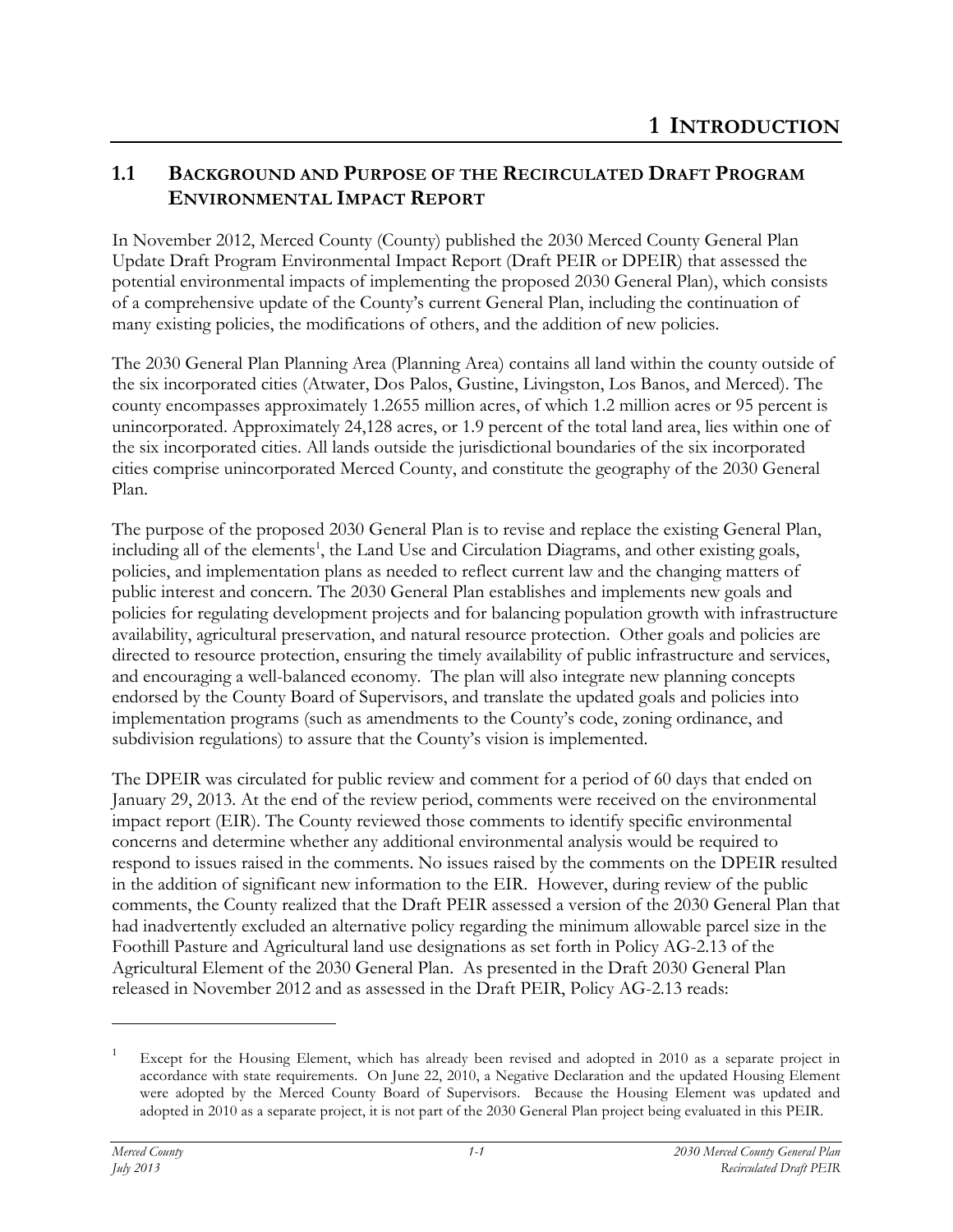#### **Policy AG-2.13: Minimum Agricultural Parcel Size Requirement**

Require 40 acre minimum permitted parcel size in areas designated Agricultural to discourage land divisions for rural residential purposes and maintain parcels large enough for efficient commercial agriculture production. Require 160 acre minimum permitted parcel size in areas designated Foothill Pasture and in grassland areas.

As directed by the Board of Supervisors, a second, alternative Policy AG-2.13a should have been included in the Draft 2030 General Plan and assessed in the Draft PEIR to permit the Board to choose between the two:

### **Policy AG-2.13a: Minimum Agricultural Parcel Size Requirement**

Require 20 acre minimum permitted parcel size in areas designated Agricultural to discourage land divisions for rural residential purposes and maintain parcels large enough for efficient commercial agriculture production. Require 160 acre minimum permitted parcel size in areas designated Foothill Pasture and in grassland areas.

Section 15088.5 of the California Environmental Quality Act Guidelines (State CEQA Guidelines) requires lead agencies to recirculate information in an EIR when significant new information is added to the EIR after public notice is given of the availability of the DEIR for review. Significant new information requiring recirculation includes a disclosure showing that "changes to the project or environmental setting" would:

- Result in "a new significant environmental impact ... from the project or from a new mitigation measure proposed to be implemented"
- Result in "a substantial increase in the severity of an environmental impact ... unless mitigation measures are adopted that reduce the impact to a level of insignificance," or,
- Show that "a feasible alternative or mitigation measure considerably different from those previously identified would clearly lessen the environmental impacts of the project, but the project's proponents (*the County*) decline to adopt it"

Section 15088.5 requires recirculation of only the significant new information, rather than the entire Draft PEIR.

Because the addition of Policy AG-2.13a would revise the description of the project assessed in the PEIR, implementation of the revised 2030 General Plan could result in an increase in previously identified impacts regarding agricultural resources. Therefore, the County has decided to recirculate the Agricultural and Forestry Resources chapter of the Draft PEIR and related sections (e.g., Alternatives) for public review. These revised chapters are presented in this Recirculated Draft PEIR (RDPEIR).

Additionally, the County's review of comments received on the Draft PEIR has resulted in minor corrections of the environmental setting, clarification of impact statements, and modification of mitigation measures for the environmental topics of air quality, biological resources, and hazards and hazardous materials. In all such cases, the changes merely clarify or expand upon the setting, impact assessments, or mitigation measures presented in the Draft PEIR, and no substantial new information is presented.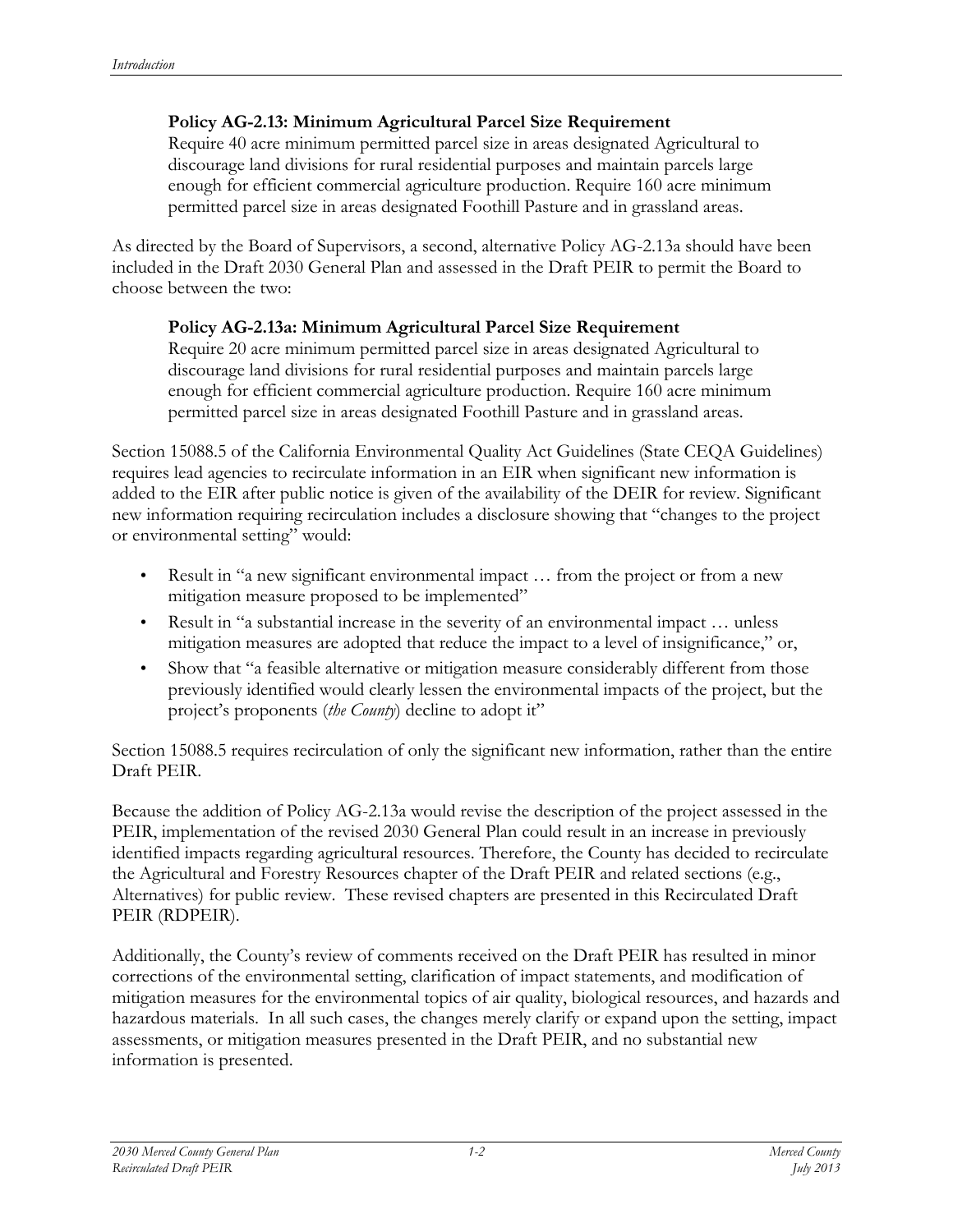As required by Section 15088 of the State CEQA Guidelines, Merced County will evaluate and respond to all comments that have been received on the DPEIR and any new comments submitted on the RDPEIR. All comments and responses will be included in the Final PEIR (FPEIR) prepared for the 2030 General Plan.

# **1.2 CONTENT OF THE RDPEIR**

Consistent with the requirements of Section 15088.5(c) of the State CEQA Guidelines, this RDPEIR contains those sections of the DPEIR in which significant new information is provided (e.g., Agricultural and Forestry Resources, and Hazards and Hazardous Materials). This information is considered significant new information based on Section 15088.5(a) of the State CEQA Guidelines; therefore, the Merced County is providing this information to the public for its review as part of this RDPEIR.

In determining the content requirements of the RDPEIR, the Merced County performed a comprehensive review of the comments received to date on the DPEIR, and evaluated whether the responses to any comments would result in any other significant changes to the analysis presented in the DPEIR. This review concluded that no issues were raised in comments on the DPEIR that raised significant new information requiring recirculation. However, as noted above, there were several DPEIR chapters where the County's responses resulted in minor corrections to the environmental setting, clarification of impact statements, or modification of mitigation measures. Though recirculation of such changes is not required by State CEQA Guidelines Section 15088.5(b), the County has chosen to provide these changes within this RDPEIR.

Therefore, the RDEIR consists of the following chapters and sections. All chapter and section numbering is consistent with the chapter and section numbering outline in the DPEIR (released November 2012). Changes to the DEIR text are identified by grey shading for additions and double strikethrough (strikethrough) for deletions. As set forth in the DPEIR, single strikethrough and underlines in mitigation measures presented in the Draft PEIR identify changes or additions to the proposed policies and implementation programs of the 2030 General Plan. This strikeout/underlining scheme within mitigation measures is maintained in this RDPEIR.

**Chapter 1, Introduction:** Chapter 1 describes the purpose and organization of the RDEIR.

**Chapter 3, Project Description:** Chapter 3 describes the project location, background, proposed actions by the applicants, lead agency, trustee and responsible agency actions, project characteristics, and project objectives. This chapter also describes project construction and regulatory requirements. Except for the addition of an alternative policy, AG-2.13a, no changes to the project description have occurred since publication of the DPEIR (November 2013).

**Chapter 6, Agricultural and Forestry Resources**: This chapter provides an analysis of the 2030 General Plan's potential impacts to agricultural and forestry resources. This chapter identifies an increase in the severity of the impact of 2030 General Plan on continued agricultural viability based on minimum parcel sizes.

**Chapter 7, Air Resources**: This chapter evaluates the potential effects of implementing the 2030 General Plan on criteria air emissions and hazardous air pollutants. The chapter is revised to modify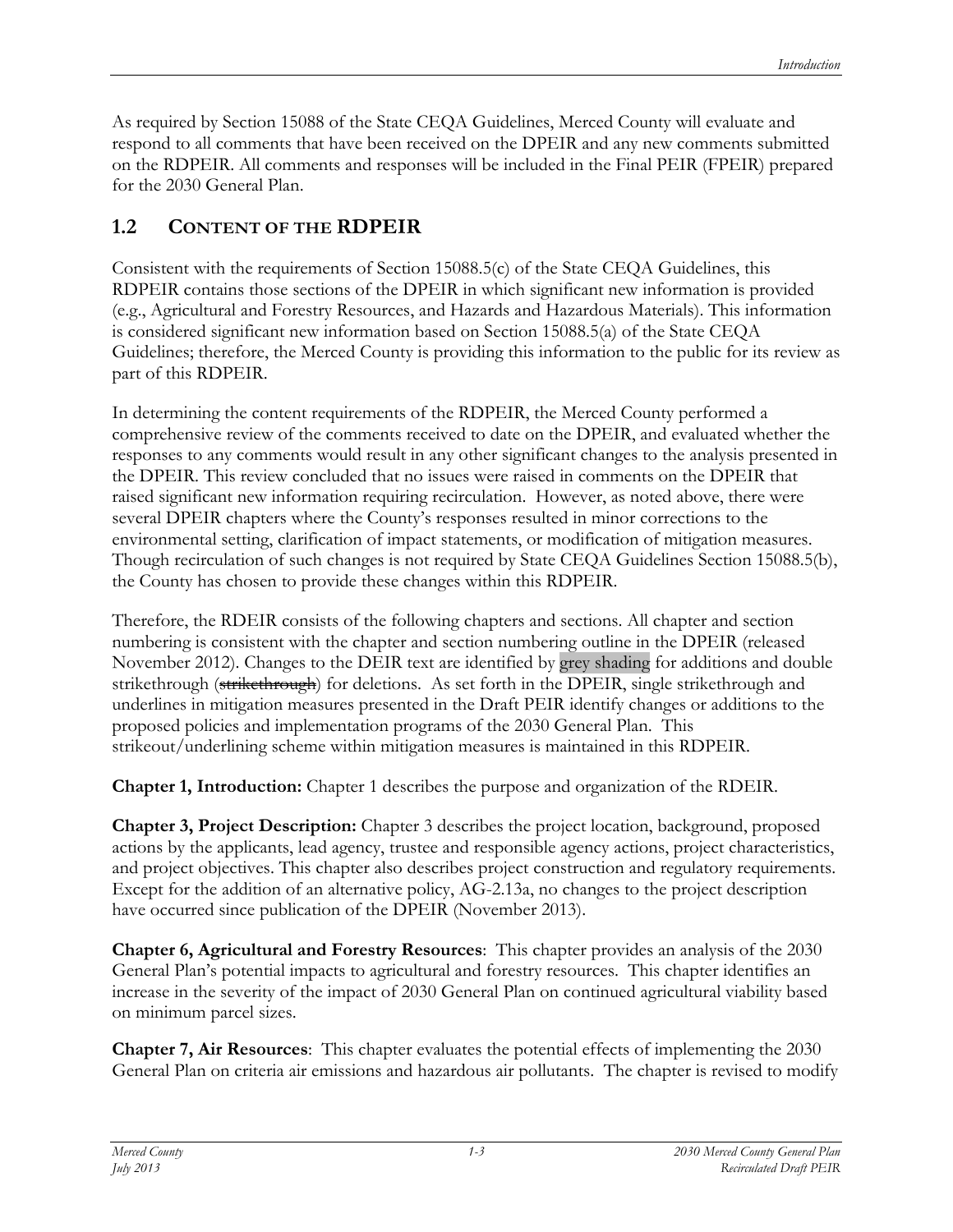a previously identified mitigation measure. No new significant impacts are identified, nor is the significance of any previously identified impact modified.

**Chapter 8, Biological Resources**: This chapter evaluates the potential effects of implementing the 2030 General Plan on biological resources. The chapter is revised to make minor corrections to the environmental setting, clarify impact statements, and modify mitigation measures. No new significant impact is identified, nor is the significance of any previously identified impact modified.

**Chapter 12, Hazards and Hazardous Materials**: This chapter evaluates the potential effects of implementing the 2030 General Plan on the exposure of persons or the environment to environmental hazards. The chapter is revised to make revisions to two existing impact statements regarding the accidental release of hazardous substances based on information submitted in a comment on the Draft PEIR. No new significant impact is identified, nor is the significance of any previously identified impact modified.

**Chapter 21, Alternatives**: This chapter evaluates whether several alternatives to the proposed 2030 General Plan would reduce or avoid the significant and unavoidable environmental impacts identified in Chapters 5 through 20 of the Draft PEIR for the proposed 2030 General Plan. This chapter is revised to make minor corrections to reflect the changed impacts identified in Chapter 6 in this RDPEIR. The conclusions regarding the relative effectiveness of the identified alternative projects in mitigating the potential impacts of the 2030 General Plan as set forth in the Draft PEIR are unchanged by these revisions.

## **1.3 RELATIONSHIP TO THE DRAFT PEIR AND REVIEW PROCESS**

Consistent with the requirements of Section 15087 of the State CEQA Guidelines, this RDPEIR is being made available on July 26, 2013 for public review for a period of 45 days. The public-review period ends on September 10, 2013. During this period, the general public, agencies, and organizations may submit written comments on the RDPEIR to Merced County, the lead agency. Pursuant to the procedures set forth in Section 15088.5(f)(2) of the State CEQA Guidelines, reviewers are requested to limit their comments to the materials contained in this RDPEIR.

As required under Sections 15087 and 15088.5(d) of the State CEQA Guidelines, Merced County has sent a notice of availability to all those who submitted comments on the Draft PEIR, to all organizations and members of the public who were on the County's distribution list for the DPEIR, and to any additional persons or organizations that have requested information about the EIR since the publication of the Draft PEIR.

Copies of this RDPEIR are available for download from the 2030 General Plan website at:

http://www.co.merced.ca.us/index.aspx?NID=1971.

Printed copies of the RDPEIR may be obtained or viewed during standard business hours (8:30 a.m. to 4:30 p.m.), Monday through Friday, at the Merced County Community and Economic Development Department, 2222 M Street, Merced, California 95340.

Written and emailed comments from the public and interested and responsible agencies may be submitted at any time during the comment period. Written and emailed comments should be submitted to: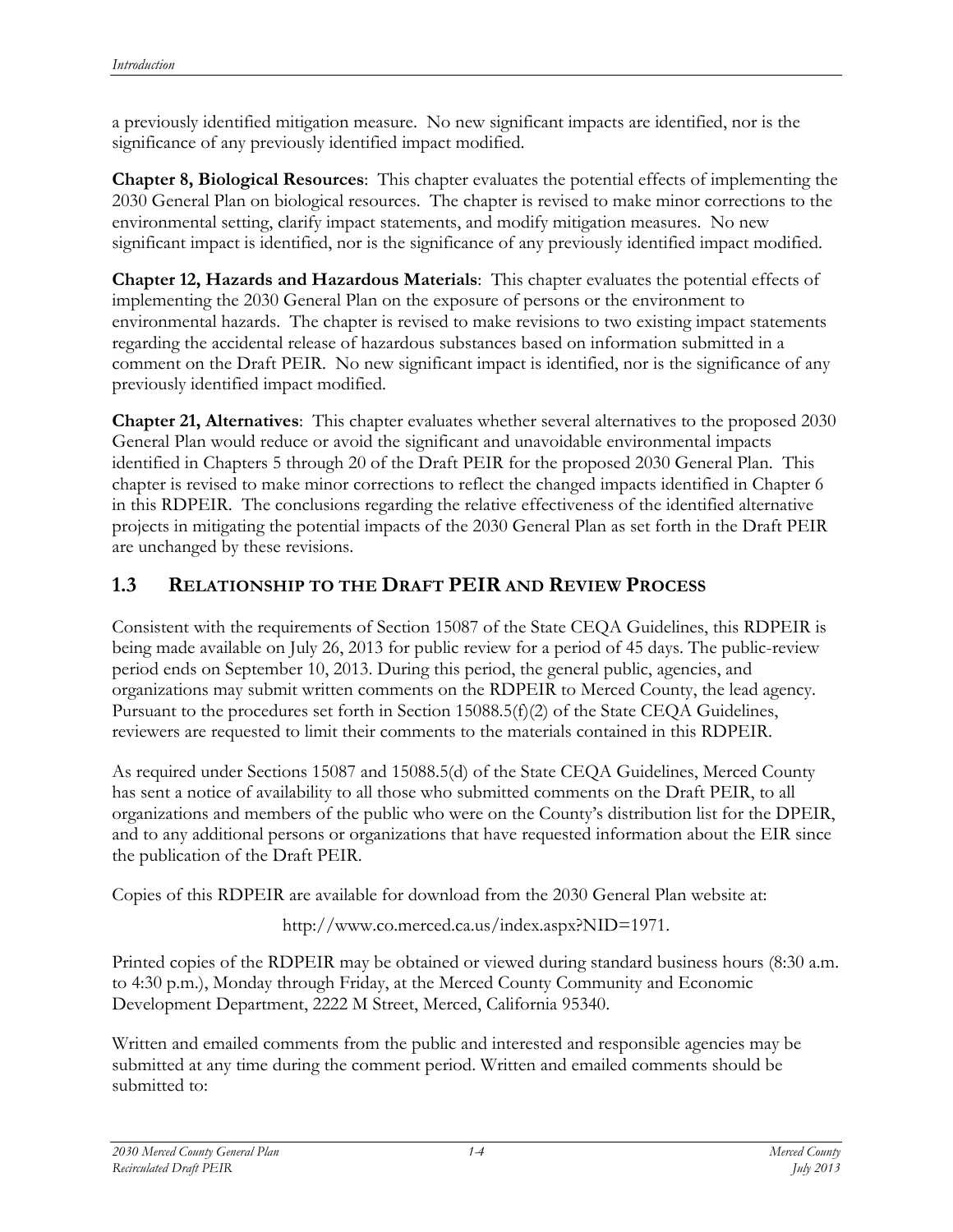Bill Nicholson Merced County Community and Economic Development Department 2222 'M' Street, Merced, CA 95340 (209) 385-7654 bnicholson@co.merced.ca.us

For emailed comments, please include the phrase, "2030 General Plan PEIR" in the subject line.

After the close of the comment period, the County will respond in writing to all comments submitted during the comment period on the Draft PEIR and the RDPEIR. The Draft PEIR, the RDPEIR, the comments and responses, including any revisions of the Draft PEIR or RDPEIR contained therein, together with a Mitigation Monitoring and Reporting Program (MMRP), will constitute the Final PEIR that the County will evaluate for certification, based on review and consideration of the Draft PEIR and RDPEIR and other evidence presented in the public record. County staff will make recommendations to the Planning Commission and to the Board of Supervisors. The Board of Supervisors will review the PEIR<sup>2</sup> for adequacy and consider it for certification, pursuant to the requirements of Section 15090 of the State CEQA Guidelines.

Prior to certification of the PEIR, the County will prepare written findings of fact for each significant environmental impact identified in the PEIR, which in turn must be supported by substantial evidence in the administrative record. For each significant impact, the County must:

- determine that changes in the project have been made to substantially reduce the magnitude of the impact;
- determine that the changes to the project are within another agency's jurisdiction, and have been or should be adopted; or,
- find that specific economic, social, legal, technical, or other considerations make mitigation measures or alternatives infeasible (State CEQA Guidelines Section 15091(a)).

After considering the PEIR in conjunction with making findings, if the project would result in significant environmental impacts after imposition of feasible mitigation measures, the County may approve the project if the benefits of the project outweigh the unavoidable environmental effects. Under these circumstances, a Statement of Overriding Considerations would be prepared explaining why the County is willing to accept each significant effect (State CEQA Guidelines Section  $15093(c)$ ).

CEQA requires that when a public agency makes findings based on a PEIR, the public agency must adopt a Mitigation Monitoring and Reporting Program (MMRP) based on those measures that the agency has adopted or made a condition of project approval in order to mitigate or avoid significant effects on the environment (California Public Resources Code [PRC] Section 21081.6). The reporting or monitoring plan must be designed to ensure compliance with the adopted measures during project implementation (PRC Section 21081.6). The MMRP for this project will be prepared and circulated under separate cover for consideration by the County in conjunction with certification of the PEIR.

 $\overline{a}$ 

<sup>&</sup>lt;sup>2</sup> The PEIR to be considered by the Board for certification will consist of the Draft PEIR, Recirculated Draft PEIR, and Final PEIR.